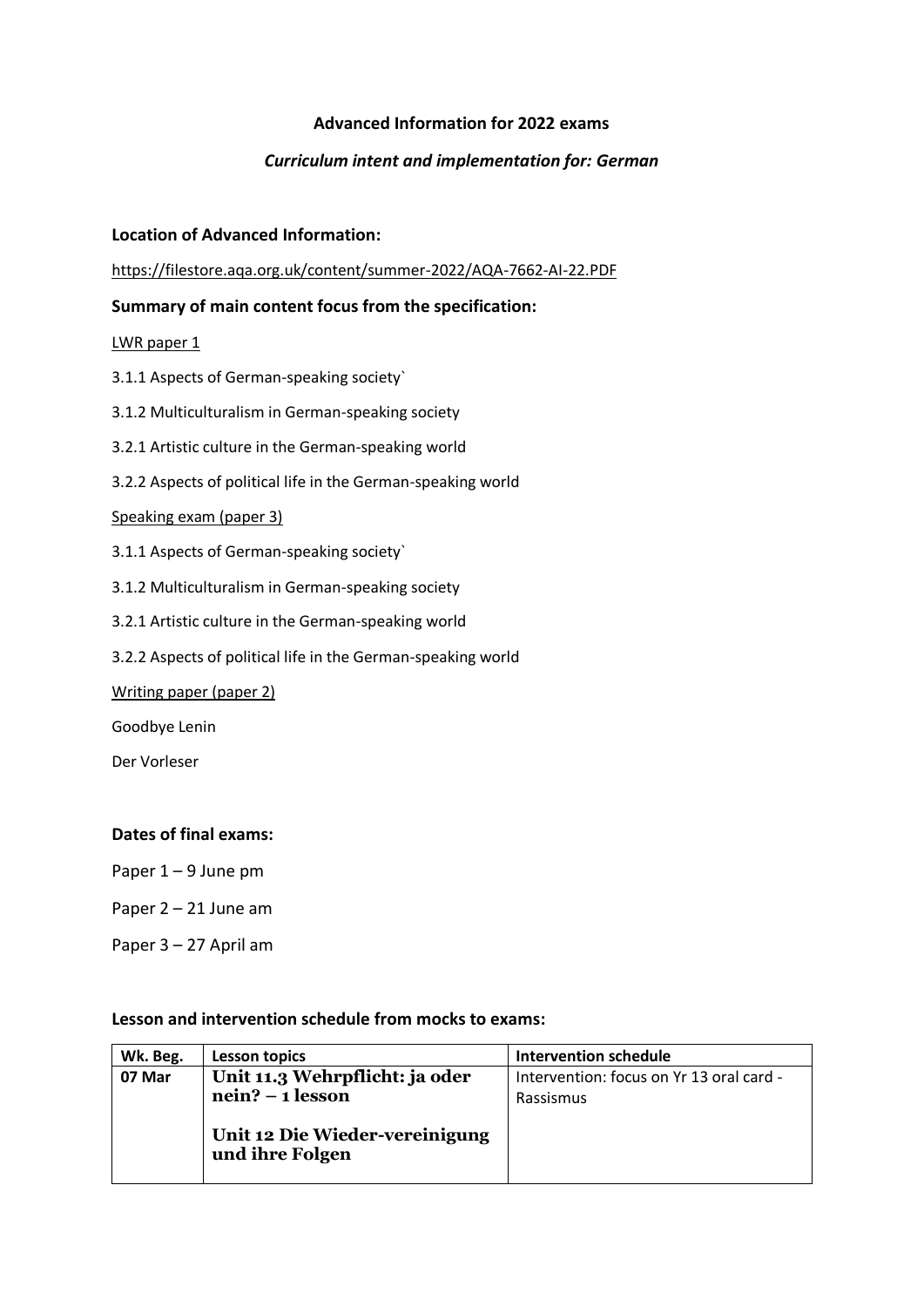|        | Unit 12.1 Die Friedliche                                                             |                                                                                  |
|--------|--------------------------------------------------------------------------------------|----------------------------------------------------------------------------------|
|        | <b>Revolution in der DDR-3 lesson</b>                                                |                                                                                  |
|        | 1 lesson: Der Vorleser Topic 8:                                                      |                                                                                  |
|        | characters (Michael, Hanna,                                                          |                                                                                  |
|        | Michael's Familie                                                                    |                                                                                  |
| 14 Mar | Unit 12 Die Wieder-vereinigung<br>und ihre Folgen                                    | Intervention: focus on Yr 12 oral card -<br>Feste                                |
|        |                                                                                      |                                                                                  |
|        | Unit 12.1 Die Friedliche<br><b>Revolution in der DDR-1 lesson</b>                    |                                                                                  |
|        | Why was Germany divided into East                                                    |                                                                                  |
|        | and West? What were the                                                              |                                                                                  |
|        | differences between the two parts $-$                                                |                                                                                  |
|        | from both the political point of view                                                |                                                                                  |
|        | and daily life?                                                                      |                                                                                  |
|        | Unit 12.2 Wie vereinigt ist DTL<br>ueberhaupt? 4 lesson                              |                                                                                  |
|        |                                                                                      |                                                                                  |
| 21 Mar | Unit 12.3 Alte und Neue<br>bundeslaender - Kultur und                                | Intervention: essay planning practice on<br>film: Halten Sie Christiane für eine |
|        | Identitaet $-3$ lesson                                                               | tragische oder eine komische Figur?                                              |
|        |                                                                                      | Geben Sie Ihre Gründe an                                                         |
|        | Oral practice – 2 lessons (cards                                                     |                                                                                  |
|        | on Yr 12 material + IRP and<br>discussion)                                           |                                                                                  |
| 28 Mar | Oral practice: Yr 12 and Yr 13                                                       | Intervention: Essay planning: Hannas                                             |
|        | cards (all topics) + IRP and<br>discussion                                           | Leben wird durch ihren Analphabetismus                                           |
|        |                                                                                      | tief geprägt." Kommentieren Sie diese<br>Aussage. -                              |
| 04 Apr |                                                                                      | Translation practice into French                                                 |
| 11 Apr |                                                                                      | Intervention: focus on Yr 13 oral card -                                         |
|        |                                                                                      | Rassismus                                                                        |
| 18 Apr | <b>Revision</b> – oral cards (all topics for<br>$yr$ 12 and 13) + IRP and discussion | Intervention: focus on Yr 12 oral card -<br>Feste                                |
| 25 Apr |                                                                                      | Intervention: essay planning practice on                                         |
|        | <b>Revision</b> – oral cards (all topics for                                         | film: Halten Sie Christiane für eine                                             |
|        | $yr$ 12 and 13) + IRP and discussion                                                 | tragische oder eine komische Figur?                                              |
|        | ORAL EXAM THIS WEEK                                                                  | Geben Sie Ihre Gründe an                                                         |
| 02 May | 2 lesson: strategies for Listening                                                   | Intervention: Essay planning: Hannas                                             |
|        | revision/summaries/translation -                                                     | Leben wird durch ihren Analphabetismus                                           |
|        | practise LWR paper (omit Familie                                                     | tief geprägt." Kommentieren Sie diese                                            |
|        | and art/architecture vocab as not on<br>LWR paper)                                   | Aussage. -                                                                       |
|        |                                                                                      |                                                                                  |